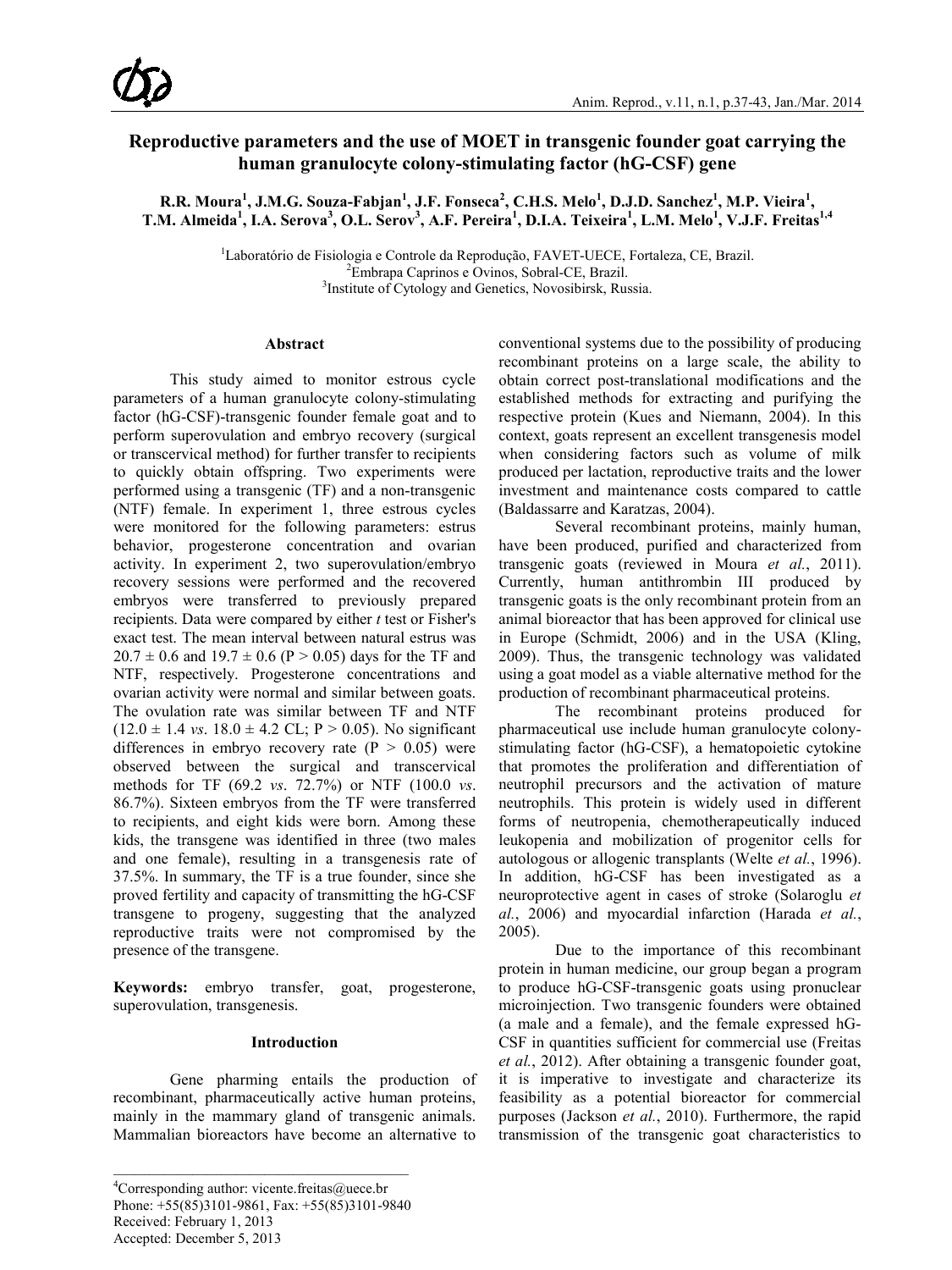offspring is indispensable for obtaining a transgenic herd to increase the availability of this recombinant protein and meet market demand. Thus, this study was divided into two experiments with one general aim each: i) to monitor the estrous cycles of the transgenic female by progesteronemia and ovarian activity evaluation and ii) to perform the Multiple Ovulation and Embryo Transfer (MOET) to quickly obtain the offspring of the transgenic founder female.

#### **Materials and Methods**

#### *Animal ethics and biosafety*

The Committees of Animal Ethics (09144595- 7/50) and Biosafety (003/2010) of the State University of Ceará approved all protocols used in this study. Furthermore, goats were treated according to the guidelines for the ethical use of animals in research (Association for the Study of Animal Behaviour - ASAB, 2006).

#### *Animals, experimental area and management*

Two Canindé female goats were used in this experiment: a hG-CSF-transgenic (TF) and another, non-transgenic (NTF), used as a control. The two females were obtained from the same experiment to produce transgenic goats using pronuclear microinjection, (Freitas *et al.*, 2012). At the beginning of the experiment the females were two years old and nulliparous and presented a body weight of 25.5 kg. The experiment was carried out in the Laboratory of Physiology and Control of Reproduction (LFCR), located in Fortaleza, Brazil, at  $3°47'41'$ 'S and 38°33'26''W, from January to March (Summer) and then from August to October (Spring). Female goats reared at this latitude are usually non-seasonal breeders, exhibiting recurrent estrous cycles throughout the year. One month before the experiment started, estrus was monitored daily using teaser bucks to verify the females' cyclicity. All animals were raised under a semi-intensive system with daily morning access to a pasture of Tifton (*Cynodon dactylon*) and receiving hay of this grass in stalls. Water and mineralized salt were given *ad libitum*, and the diet was supplemented with commercial concentrate (18% crude protein).

# *Experiment 1*

#### *Estrous cycle monitoring*

Three consecutive and spontaneous estrous cycles were evaluated to monitor estrus and ovarian activity. Estrus was observed daily. The ovarian activity was verified by ultrasound, which was performed every three days beginning on estrus onset (day 0). Ovaries were observed using transrectal real-time ultrasonography

(Falco 100, Pie-Medical, Maastricht, Netherlands) coupled to a 6/8 MHz linear probe. At the same time blood was collected by jugular venipuncture. Serum samples were separated by centrifugation (3,000 x *g*, 15 min) and stored at -20°C until assaying for progesterone concentration, which was carried out using commercially available chemiluminescence immunoassays with an automated Elecsys immunoanalyzer (Roche-Boehringer, Mannheim, Germany). The sensitivity of the assay was 0.03 ng/ml.

## *Experiment 2*

#### *Estrus synchronization and superovulation*

The two embryo donor goats (TF and NTF) and nine undefined breed recipients were subjected to estrus synchronization with the use of intravaginal sponges (Progespon, Syntex, Buenos Aires, Argentina) impregnated with 60 mg medroxyprogesterone acetate for 10 days. On day 8 of the progesterone treatment an im injection of 75 µg D-cloprostenol (Prolise, Arsa SRL, Buenos Aires, Argentina) was administered. Donors received 120 mg NIH-FSH P1 (Folltropin-V, Bioniche, Ontario, Canada) im divided into six doses at 12 h intervals (30/30; 15/15; 15/15 mg) starting 48 h before the sponge removal. This dose was determined in a previous study carried out in our laboratory (Moura *et al*., 2010). Also 48 h prior to the end of progesterone treatment, recipients received im injections of 300 IU of eCG (Novormon, Buenos Aires, Argentina). The sponges were removed at the time of the fifth FSH injection. To prevent the premature regression of corpora lutea (CL), flunixin meglumine (1.1 mg/kg; Flumedin, Jofadel, Varginha, Brazil) was administered twice daily for four days beginning on the third day after sponge removal. Estrus was detected from 12 h after sponge removal at 4 h intervals, and the donors were hand-mated at estrus onset and 24 h later.

# *Progesterone and white blood cell analyses*

Blood samples were collected in intervals of 3 or 4 days (twice weekly) by jugular veinpuncture, into vacuum tubes (BD Vacutainer, New Jersey, USA) with or without EDTA, always at the same time of the day (morning), from the sponge insertion (day 0) until the subsequent natural estrus. Blood samples without EDTA were processed as previously described for the analysis of serum progesterone. Blood samples with EDTA were used to determine the total white blood cell (WBC) count, which was performed with an automatic analyzer CELL-Dyn 3700 (Abbott Park, Illinois, USA).

# *Embryo recovery and transfer*

Two *in vivo* embryo production sessions were performed within a  $\sim$ 7 month interval; one by surgery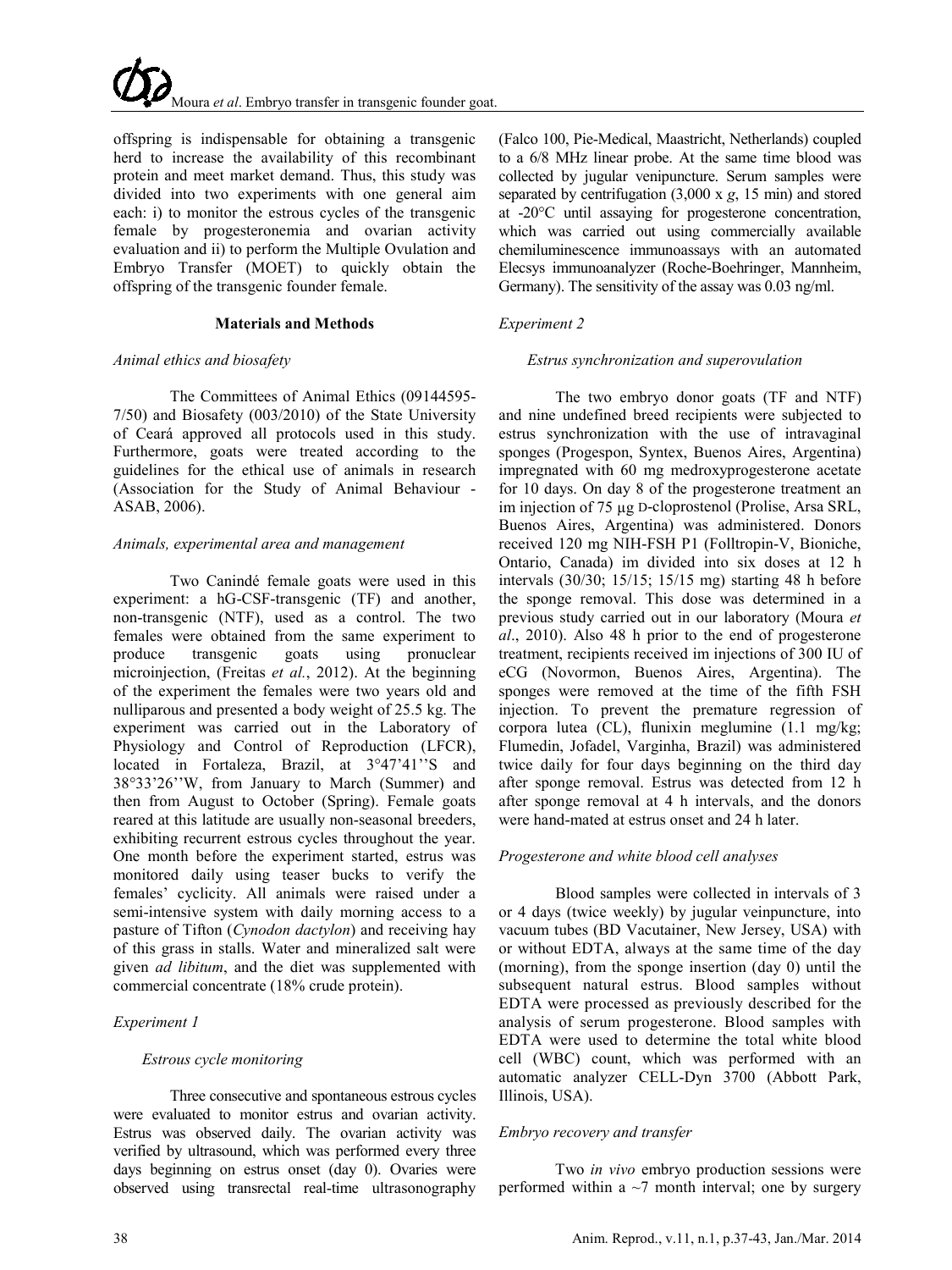(laparotomy) and the other through a nonsurgical (transcervical) method. For both conditions embryo recovery was performed seven days after estrus. The ovulatory response of donors and recipients was verified by laparoscopy to assess the number of CL prior to embryo recovery and transfer, respectively. Donors and recipients were deprived of food and water for 24 h before embryo recovery and transfer. In the laparotomy procedure, the donors were anesthetized using intravenous administration of 20 mg/kg body weight of sodium thiopental (Thiopentax, Cristália, São Paulo, Brazil); anesthesia was maintained with isoflurane (Isoforine, Cristália, São Paulo, Brazil) via endotracheal intubation.

The surgical embryo recovery was performed by a medial ventral incision to expose the genital tract, and at this moment, the CL number was recorded. A catheter connected to a sterile 20 ml syringe containing flushing medium (DMPBS Flush; Nutricell, São Paulo, Brazil) was inserted near the uterus bifurcation. Another catheter was inserted in the utero-tubal junction, where the flushing medium was collected in 50 ml plastic tubes.

For the transcervical embryo recovery donors received an im injection of 37.5 µg D-cloprostenol 12 h before the procedure. The females received acepromazine maleate im (1 mg/kg; Acepran 1%, Vetnil, São Paulo, Brazil). Immediately before the introduction of the vaginal speculum, an epidural block without epinephrine (2 ml/female; Lidocaine hydrochloride 2%, Anestésico L Pearson, Eurofarma, Brazil) was performed. Embryo recovery was performed with a circuit and catheter for small ruminants (Circuit/catheter to collect embryos for sheep and goats, Embrapa, Brasília, Brazil). A number 8 catheter was used, with no balloon and equipped with a stylet to pass through the cervix. The stylet was removed, and the catheter was attached to the end of circuit. After flushing the first uterine horn with a total volume of 120 ml of DMPBS, the catheter was gently pulled back and guided to another horn with the help of a finger inserted into the female rectum. The second horn was then washed. The process was repeated until a total volume of 240 ml per uterine horn was collected. The recovered medium was examined under a stereomicroscope (SMZ-800, Nikon, Kawasaki, Japan) for embryo identification and evaluation regarding the stage of development and quality of the embryos according to the morphological criteria of the International Embryo Transfer Society (Stringfellow and Givens, 2009).

The embryo transfer was performed by semilaparoscopy as described by Green *et al*. (2009). Briefly, for each recipient, 1-2 embryos recovered from the TF were transferred into the top of the uterine ipsilateral horn by semi-laparoscopy to an ovary bearing at least one functional CL.

### *Pregnancy detection and offspring transgene analysis*

Pregnancy was detected by ultrasound 30 days following embryo transfer and weekly during pregnancy to confirm progressive fetal development. The hG-CSF transgene was detected in skin biopsies from the ears of two-week-old kids using PCR amplification according to the method reported by Freitas *et al*. (2007).

#### *Analysis of data*

Data are presented as the mean  $\pm$  SD. Due to the small amount of animals it was not possible to draw comparisons for some variables. When possible, the means were compared by *t* test and the values in percentages by Fisher's exact test. The significance level was 5%.

#### **Results**

# *Experiment 1*

After checking females' cyclicity, the first natural estrus was defined as day 0 for monitoring estrous cycles. Both females showed clinical signs of estrus in three cycles. The mean interval between estrus was  $20.7 \pm 0.6$  and  $19.7 \pm 0.6$  days (P > 0.05) for the TF and NTF, respectively.

When ultrasounds were performed, ovaries appeared as well-defined structures of oval shape and were slightly hypoechoic compared to the surrounding tissues. For the four observed estrus, the TF had only one ovulation at each estrus, whereas the NTF presented one, two, one and one ovulation, respectively.

Serum progesterone concentrations during the three consecutive cycles are shown in Fig. 1. During the follicular phase (days 0 to 3 of the estrous cycle), progesterone concentrations were  $0.5 \pm 0.4$  and  $0.6 \pm 0.5$  ng/ml (P > 0.05) for the TF and NTF, respectively. During the following days the progesteronemia remained high from day 6 to approximately day 18 and ranged from 5.2 to 12.2 ng/ml (TF) and 3.6 to 15.1 ng/ml (NTF), showing a similar pattern during the three estrous cycles (Fig. 1). The luteal phase was characterized by an average progesterone concentration of  $8.1 \pm 2.4$  and  $7.7 \pm 3.7$  ng/ml  $(P > 0.05)$  for the TF and NTF, respectively.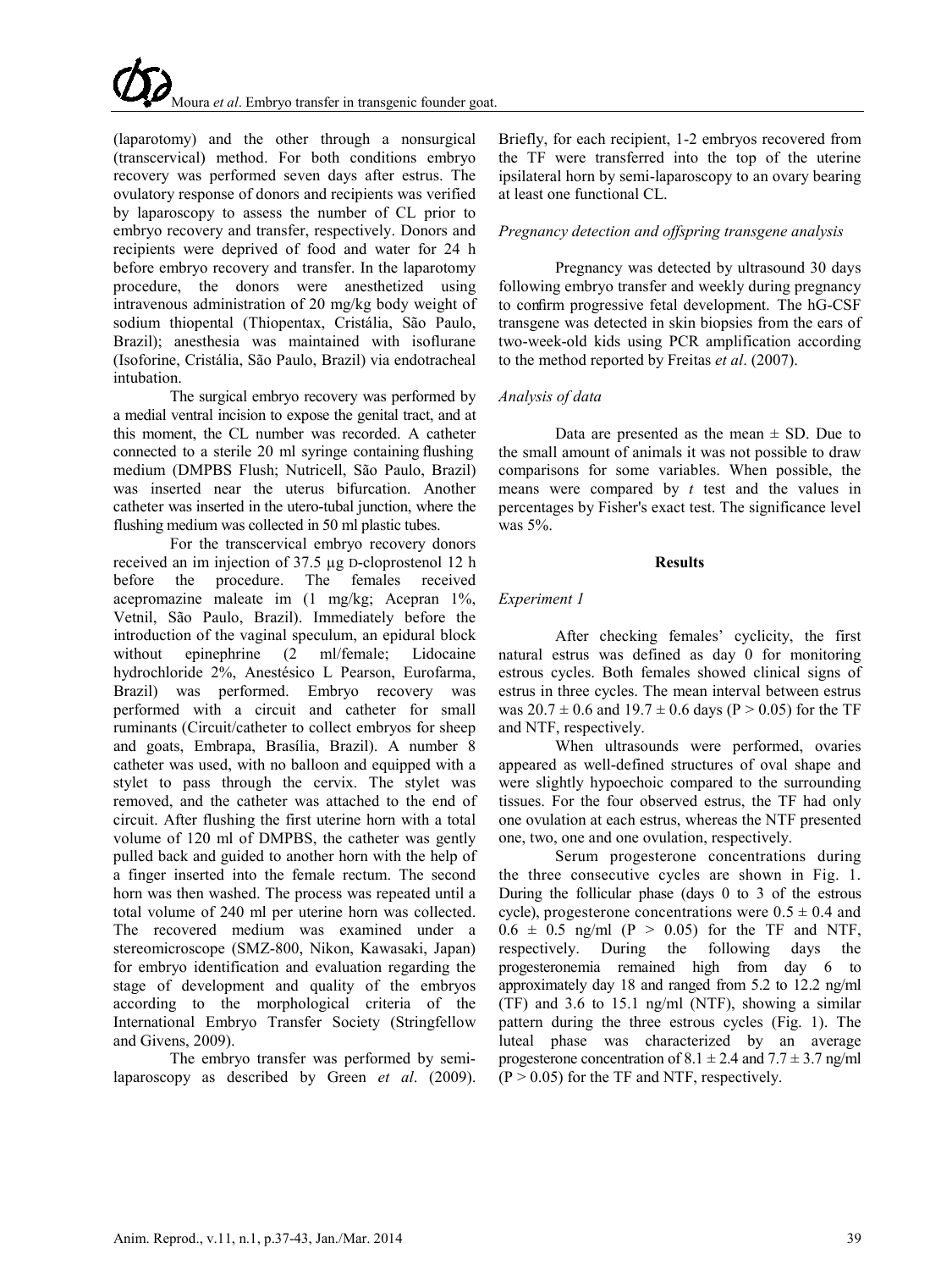Moura *et al*. Embryo transfer in transgenic founder goat.



Figure 1. Serum progesterone concentrations during three consecutive estrous cycles in the transgenic (TF) and the non-transgenic female (NTF). The day of the first estrus for both females is considered day 0. Black or gray arrows indicate the days of estrus in TF or NTF, respectively.

#### *Experiment 2*

After the end of superovulation treatments, both females responded to hormonal stimulation, displaying signs of estrus. The ovulation rate and embryo recovery data are presented in Table 1. The ovulation rate was similar between the TF and NTF, averaging  $12.0 \pm 1.4$  and  $18.0 \pm 4.2$  CL, respectively (P  $> 0.05$ ). There were no cases of premature regression of CL in either superovulation session.

After the first treatment for superovulation, embryos were collected by the surgical method (Table 1). This method resulted in a recovery rate of 69.2% (TF) or 100.0% (NTF). After recovery, the TF produced nine embryos (eight blastocysts and one morula), whereas

the NTF produced 21 embryos (six blastocysts, nine morulae and six degenerated embryos). The second superovulation treatment was followed by transcervical recovery (Table 1). The recovery rate for this method was 72.7% (TF) or 86.7% (NTF). Although the females were nulliparous at the time of recovery, the transcervical collection was carried out without difficulty and recovered almost all medium at the end of the procedure. Thus, the TF yielded eight embryos (six blastocysts, one morula and one degenerated embryo), and the NTF yielded 13 embryos (one blastocyst, eleven morulae and one degenerated embryo). There were no significant differences between embryo recovery methods. In both superovulation treatments the fertilization rate was 100% for T and NT females.

Table 1. Parameters for surgical and transcervical embryo recovery in the transgenic (TF) and the non-transgenic female (NTF).

| Parameter             | Surgical |                 | Transcervical |                   |
|-----------------------|----------|-----------------|---------------|-------------------|
|                       |          | NTF             |               | NTF               |
| Number of flushings   |          |                 |               |                   |
| Number of ovulations  |          | ∠∣              |               |                   |
| Embryos recovered     |          |                 |               |                   |
| Recovery rate $(\% )$ | $692^a$  | $100.0^{\rm a}$ | $72T^a$       | 86.7 <sup>a</sup> |

<sup>a</sup>The comparisons were made between recovery methods for each experimental female ( $P > 0.05$ ).

Regarding serum progesterone concentrations, an expected profile before and after hormonal treatment was observed (Fig. 2). In the first and second hormonal treatments, no functional CL was present upon the insertion of the sponge, as verified by the concentrations of progesterone. Just before embryo recovery, for

surgical or transcervical, the progesterone concentrations were elevated for TF (13.5 and 16.0 ng/ml) and NTF (18.9 and 37.0 ng/ml), respectively. These progesterone values were followed by a sharp decrease in response to the luteolytic injection.

The leukocyte profile was similar for both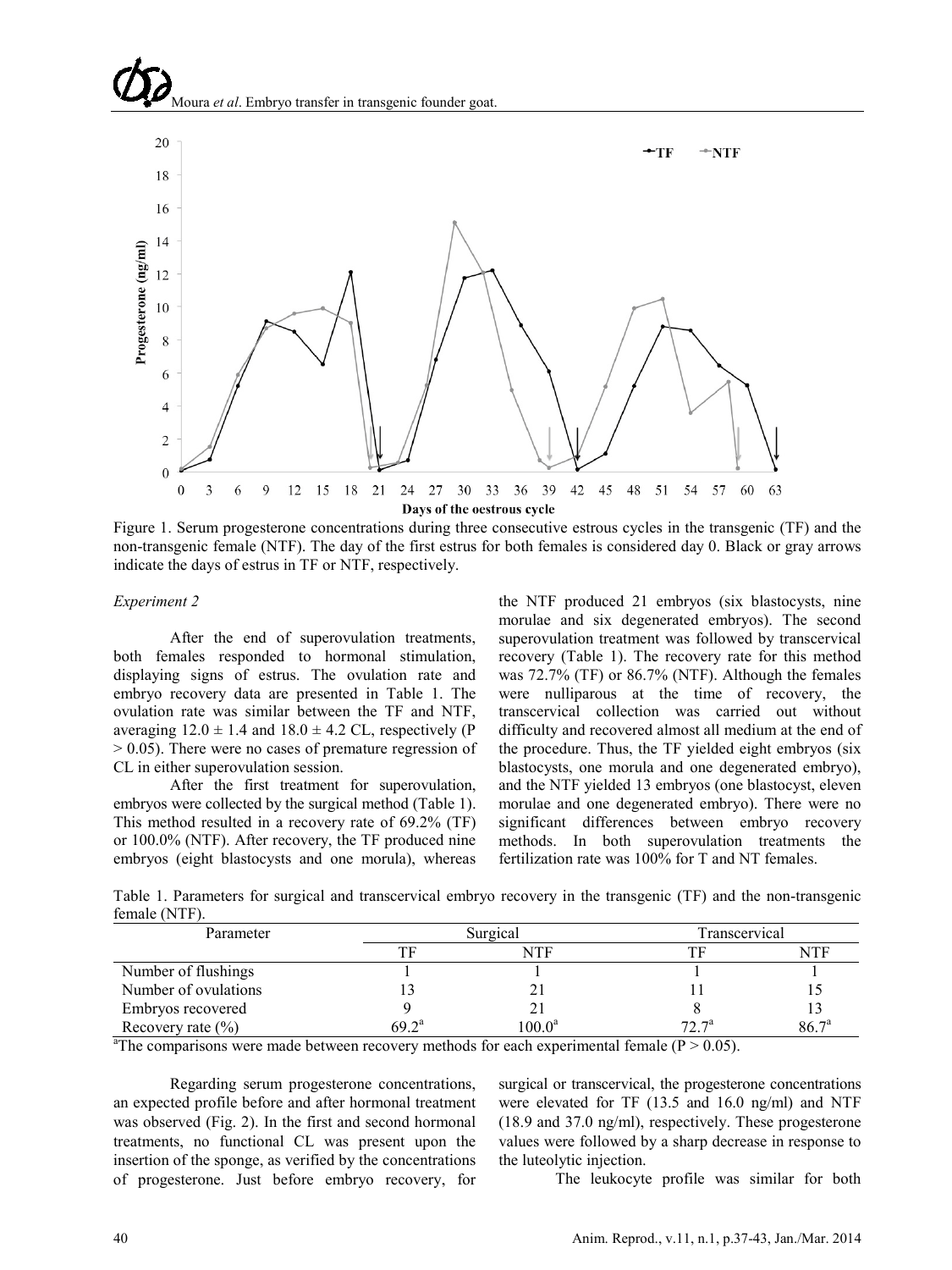

MOET, and thus the results are presented as an average. The NTF remained within the normal range for goat species (4 to 13 x  $10^6$ /ml) before, during and after MOET, averaging  $9.1 \pm 2.4 \times 10^6$ /ml from day 0 up to day 44. Conversely, the opposite was observed for the TF, which demonstrated a permanent leukocytosis, averaging  $45.5 \pm 13.9 \times 10^6/\text{ml}$  throughout the experimental period. Regarding each step, the TF had  $\sim$ 37.2 x 10<sup>6</sup>/ml on days 0, 2 and 5 (before FSH stimulation),  $\sim$ 42.8 x 10<sup>6</sup>/ml on days 9, 12 and 16 (during FSH stimulation),  $\sim$ 49.6 x 10<sup>6</sup>/ml on days 19 up to 44 (after MOET was performed). It is important to highlight that the leukocytosis was due to a neutrophilia whereas the other cell counts were within the normal range for goats. The NTF had  $\sim$ 44.2% (surgical MOET) and 51.0% (transcervical MOET) of relative neutrophil counts from days 0 to 44 whereas the TF had 80.7% (surgical MOET) and

80.0% (transcervical MOET) of these cells in the same period.

Approximately eight days after both embryo recoveries the TF had at least one functional CL, indicated by progesteronemia higher than 1 ng/ml. Interestingly the NTF neither showed estrus nor ovulation after both embryo recoveries.

Hormonal treatment synchronized estrus and induced ovulation in all recipients, producing an average ovulation rate of  $2.4 \pm 1.5$  CL. All embryos collected from the NTF were vitrified whereas the ones collected from the TF were transferred to recipient goats. The pregnancy rate at 30 days after embryo transfer was 77.8% (7/9). However, the kidding rate was 55.5% (5/9), with the birth of eight kids (four males and four females). These offspring included three with the hG-CSF transgene (two males and one female), leading to a transgenic rate of 37.5%.



Figure 2. Serum progesterone concentrations before and after surgical (A) and transcervical (B) embryo recovery in the transgenic (TF) and the non-transgenic female (NTF). The day of sponge insertion was considered day 0.

#### **Discussion**

Due to latitude, both females showed the cyclic activity expected for goats raised near the equator. Whereas the average duration of the goat estrous cycle is 21 days, its length is highly variable. A study with Alpine goats during the breeding season recorded 77% cycles of normal duration, 14% short and 9% of long cycles (Baril *et al*., 1993). However, in the present work, at the end of three successive cycles, this variability was not detected, with goats showing estrus from 19 to 21 days.

The follicular phase of the estrous cycle corresponds to the wave of follicle development that culminates in the selection of the ovulatory follicle, and it involves the maturation of gonadotropin-dependent follicles until ovulation. Approximately five days after the onset of estrus, cells from the ovulating follicle turn into luteal cells and form the CL. They secrete progesterone, inducing its increase and remaining at high concentrations (>1 ng/ml) for 16 days (reviewed by Fatet *et al.*, 2011). In our experimental animals, the pattern and levels of increase in progesterone

concentration and then its decline after the luteal phase were similar to those found in other goat breeds (Leyva-Ocaris *et al.*, 1995; Khanum *et al.*, 2008). Ko *et al*. (2000) also obtained a hG-CSF–transgenic goat, which grew without any health problems, became sexually mature and exhibited a normal estrous cycle.

Concerning the second experiment, the ovulation rate verified after the superovulatory treatment is in agreement with previous results by our group in Canindé goats (Moura *et al.*, 2010). In goats, the use of hormonal superovulatory treatments has been correlated with early regression of the CL (Pintado *et al.*, 1998; Saharrea *et al.*, 1998). However, this was not observed in the present study, probably due to the use of an anti-prostaglandin agent. In both hormonal treatments an increase in serum progesterone on day 16 after the start of the hormonal treatment was noticed, consistent with the superovulatory response. The level of progesterone is correlated with the number of CL (Jarrell and Diziuk, 1991). One day after embryo recovery, progesterone decreased (< 1 ng/ml) due to the luteolytic action.

Regarding the white blood cell analysis, the TF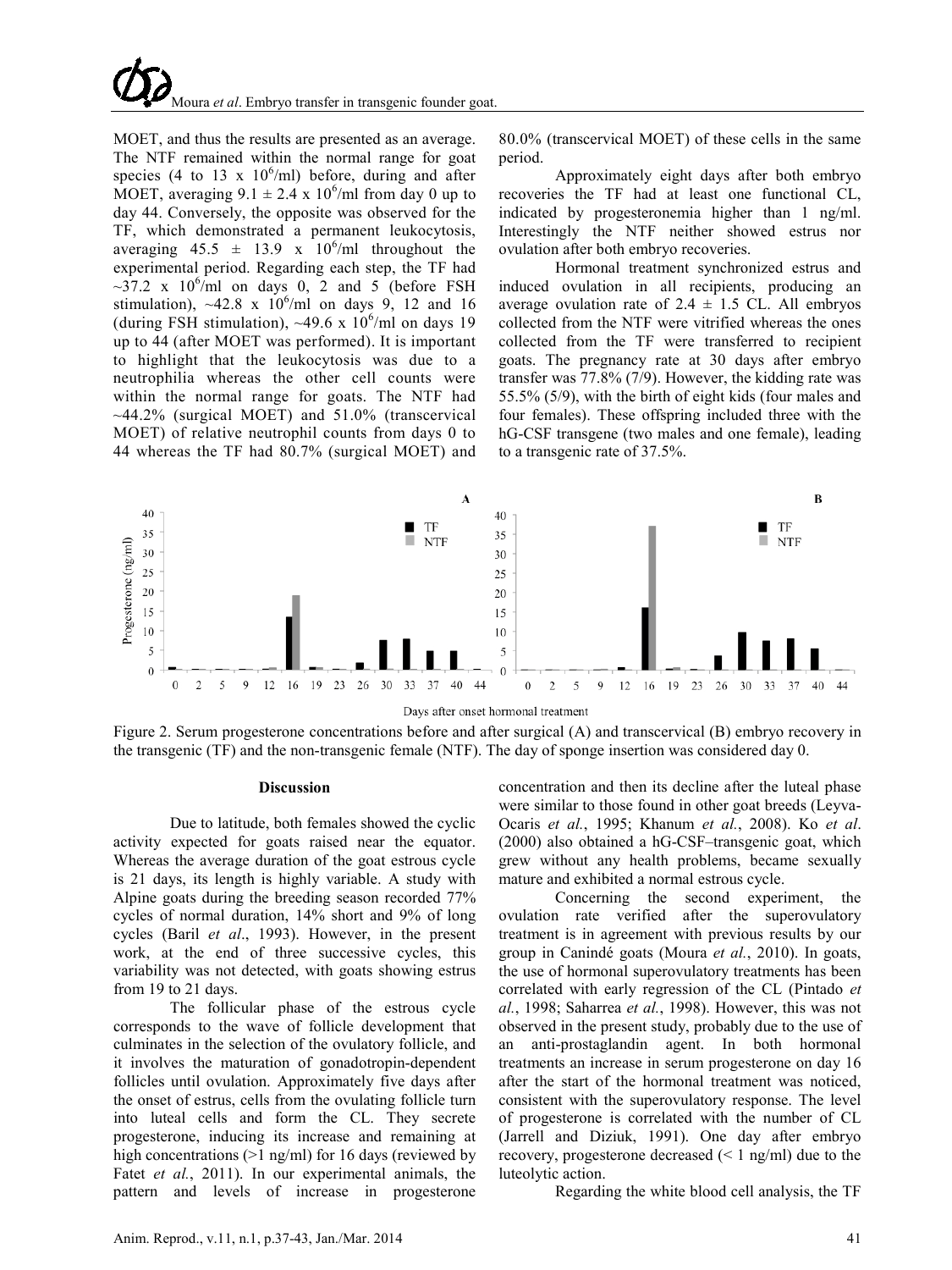demonstrated a similar leukocyte profile since when she aged 1.5 months (Freitas *et al.*, 2012). A leukocytosis was reported due to a neutrophilia although the other granulocytic and non-granulocytic cell counts were within the normal range for goat species (Pugh, 2002). This is expectable since the TF has a transgene associated to increase of neutrophils. It is noteworthy that the pattern was not affected before, during or after MOET and that the doe remained healthy throughout the whole experimental period.

Quickly generating transgenic progeny from a transgenic founder goat can be achieved by several techniques, including MOET, *in vitro* fertilization (IVF), and somatic cell nuclear transfer (SCNT). The use of MOET may be more practical than IVF or SCNT. However, animal care organizations around the world are enforcing regulations that limit the number of surgical procedures that can be performed per animal ranging between one and four (Baldassarre *et al*., 2003). Therefore, the use of less invasive recovery techniques is preferential. Additionally, they avoid causing adhesions (such as those induced by the surgical method), may allow the use of successive embryo recoveries in donors (Suyadi and Holtz, 2000). In this study, the methods of embryo recovery did not affect the recovery rate in both females. Souza *et al*. (2008), also working with a naturalized breed from northeastern Brazil, observed a recovery rate of 80% after surgical embryo recovery. Considering the inestimable value of the TF, we decided to use a less invasive approach for embryo collection. Both females were nulliparous and of a small size breed. The transcervical method minimized the trauma to the female, making it possible to recover a high number of embryos per donor, considering the potential of its use in several collections.

It was confirmed that our transgenic goat is a true founder since she was able to produce transgenic offspring. As our TF was obtained by pronuclear microinjection, we expected the transgene to be inherited by 50% of the offspring. The production of the F1 generation of this line apparently transmitted the hG-CSF transgene in a Mendelian fashion, presuming they were hemizygous for the transgene. Melican and Gavin (2008) also used superovulation coupled with embryo transfer to accelerate the production of transgenic progeny from a founder dairy goat. Those authors observed a transgenesis rate of 26%, which was slightly lower than that observed in our study.

In conclusion, the hG-CSF–transgenic female founder presented estrous cycles and a progesterone profile which were normal and regular. Additionally, this goat is a true founder, since it is fertile and capable of transmitting the hG-CSF transgene to progeny by MOET. Therefore, the analyzed reproductive traits were not compromised due to the presence of the transgene.

# **Acknowledgments**

The authors gratefully acknowledge the LFCR staff for assistance during embryo recovery and animal care. R.R. Moura carried out her doctoral research with a fellowship from the Coordenação de Aperfeiçoamento de Pessoal de Nível Superior (CAPES, Brasília, Brazil). A.F. Pereira and L.M. Melo are recipients of a grant from Conselho Nacional de Desenvolvimento Científico e Tecnológico (CNPq, Brasília, Brazil) and CAPES, respectively. V.J.F. Freitas is a 1D fellow of the CNPq.

# **References**

**Association for the Study of Animal Behaviour (ASAB)**. 2006. Guidelines for the treatment of animals in behavioral research and teaching. *Anim Behav*, 71:245-253.

**Baldassarre H, Wang B, Kafidi N, Gauthier M, Neveu N, Lapointe J, Sneek L, Leduc M, Duguay F, Zhou JF, Lazaris A, Karatzas CN**. 2003. Production of transgenic goats by pronuclear microinjection of in vitro produced zygotes derived from oocytes recovered by laparoscopy. *Theriogenology*, 59:831-839.

**Baldassarre H, Karatzas CN**. 2004. Advanced assisted reproduction technologies (ART) in goats. *Anim Reprod Sci,* 82/83:255-266.

**Baril G, Chemineau P, Cognié Y, Guérin Y, Leboeuf B, OrgeurP, Vallet JC**. 1993. *Manuel de Formation pour L'Insémination Artificielle chez les Ovins et les Caprins.* Rome: FAO. 258 pp. (FAO Production et santé animale*s,* 83).

**Fatet A, Pellicer-Rubio MT, Leboeuf B**. 2011. Reproductive cycle of goats. *Anim Reprod Sci,* 124:211- 219.

**Freitas VJF, Serova IA, Andreeva LE, Dvoryanchikov GA, Lopes Jr ES, Teixeira DI, Dias LP, Avelar SRG, Moura RR, Melo LM, Pereira AF, Cajazeiras JB, Andrade ML, Almeida KC, Sousa FC, Carvalho AC, Serov OL**. 2007. Production of transgenic goat (*Capra hircus*) with human granulocyte colony-stimulating factor (hG-CSF) gene in Brazil. *An Acad Bras Cienc,* 79:585-592.

**Freitas VJF, Serova IA, Moura RR, Andreeva LE, Melo LM, Teixeira DIA, Pereira AF, Lopes Jr ES, Dias LPB, Nunes-Pinheiro DCS, Sousa FC, Alcântara Neto AS, Albuquerque ES, Melo CHS, Rodrigues VHV, Batista RITP, Dvoryanchikov GA, Serov OL**. 2012. The establishment of two transgenic goat lines for mammary gland hG-CSF expression. *Small Rumin Res*, 105:105-113.

**Green RE, Santos BF, Sicherle CC, Landim-Alvarenga FC, Bicudo SD**. 2009. Viability of OPS vitrified sheep embryos after direct transfer. *Reprod Domest Anim,* 44:406-410.

**Harada M, Qin Y, Takano H, Minamino T, Zou Y, Toko H, Ohtsuka M, Matsuura K, Sano M, Nishi J, Iwanaga K, Akazawa H, Kunieda T, Zhu W,**